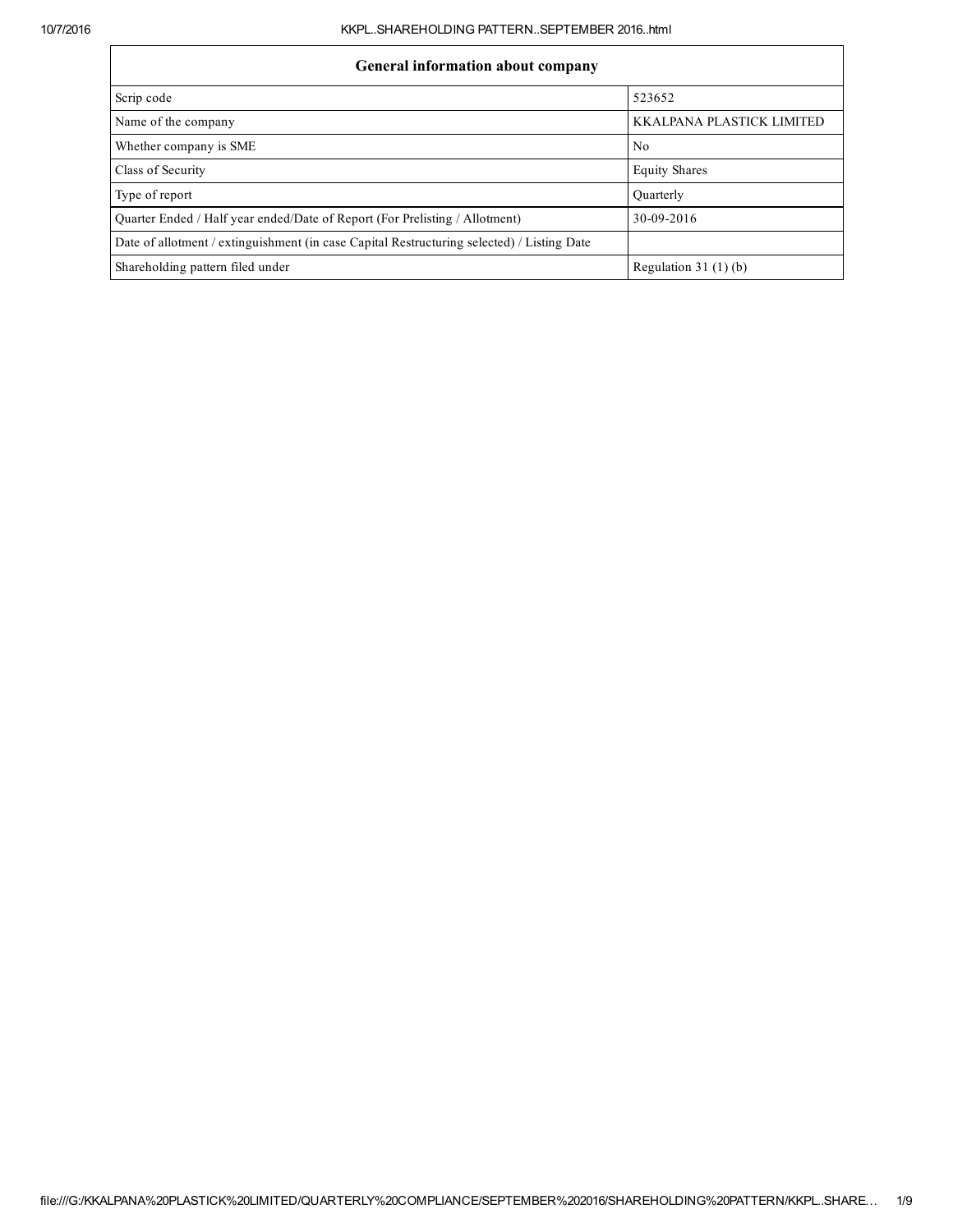## 10/7/2016 KKPL..SHAREHOLDING PATTERN..SEPTEMBER 2016..html

| Sr. No. | Particular                                                                             | Yes/No         |
|---------|----------------------------------------------------------------------------------------|----------------|
|         | Whether the Listed Entity has issued any partly paid up shares?                        | N <sub>0</sub> |
|         | Whether the Listed Entity has issued any Convertible Securities?                       | N <sub>0</sub> |
|         | Whether the Listed Entity has issued any Warrants?                                     | N <sub>0</sub> |
|         | Whether the Listed Entity has any shares against which depository receipts are issued? | N <sub>0</sub> |
|         | Whether the Listed Entity has any shares in locked-in?                                 | N <sub>0</sub> |
|         | Whether any shares held by promoters are pledge or otherwise encumbered?               | N <sub>0</sub> |
|         | Whether company has equity shares with differential voting rights?                     | N <sub>0</sub> |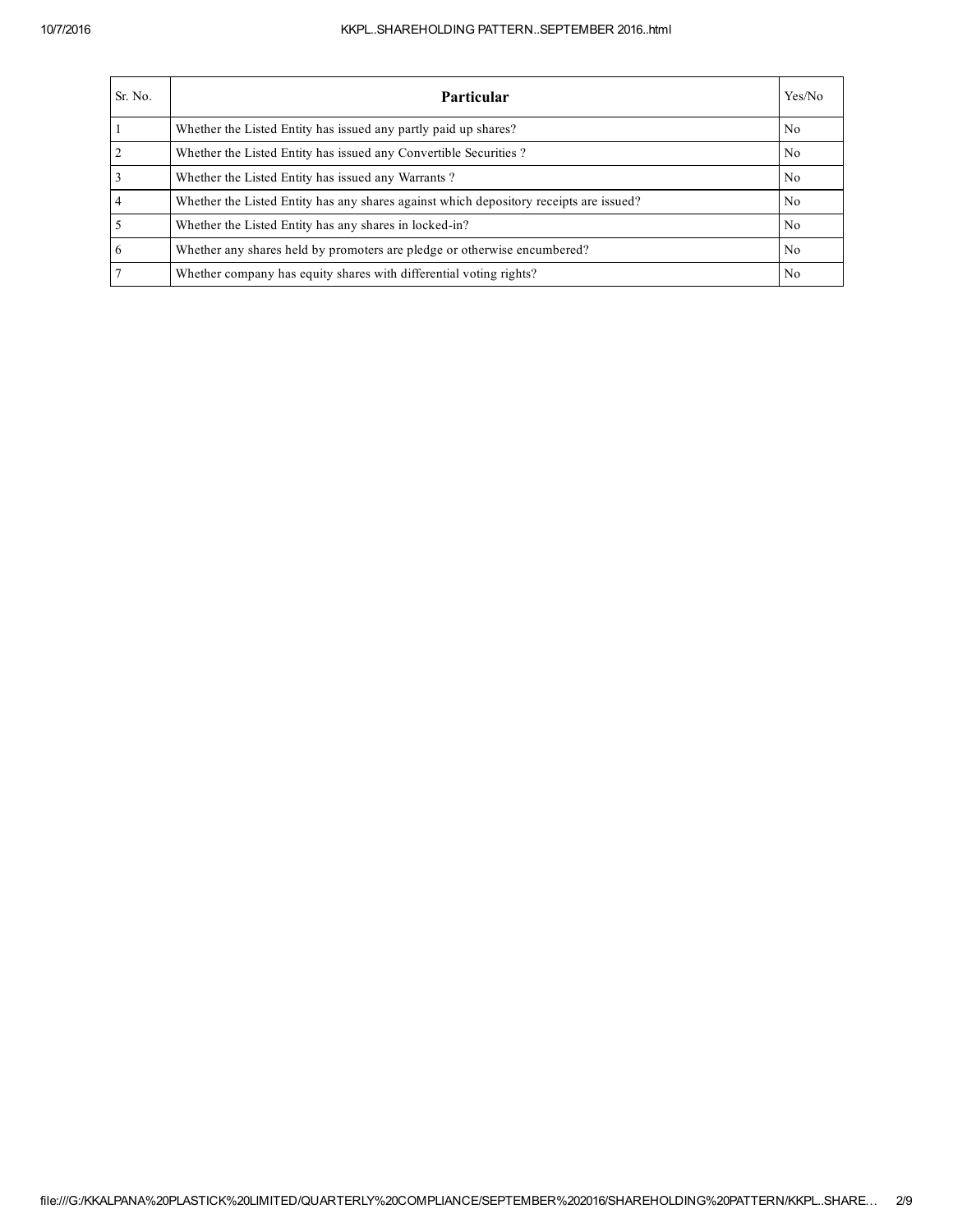|                 | Category                                |                                  | No. of                            | No. Of<br>Partly           | No. Of<br>shares         | Total nos.                         | Shareholding as a<br>% of total no. of<br>shares (calculated as<br>per SCRR, 1957)<br>(VIII) As a $%$ of<br>$(A+B+C2)$ | Number of Voting Rights held in<br>each class of securities (IX) |               |         |                     |
|-----------------|-----------------------------------------|----------------------------------|-----------------------------------|----------------------------|--------------------------|------------------------------------|------------------------------------------------------------------------------------------------------------------------|------------------------------------------------------------------|---------------|---------|---------------------|
| Category<br>(I) | of<br>shareholder                       | Nos. Of<br>shareholders<br>(III) | fully paid<br>up equity<br>shares | paid-up<br>equity          | underlying<br>Depository | shares<br>held (VII)<br>$= (IV) +$ |                                                                                                                        | No of Voting (XIV)<br>Rights                                     |               |         | Total as a          |
| (II)            |                                         |                                  | held $(IV)$                       | shares<br>$\text{held}(V)$ | Receipts<br>(VI)         | $(V)$ + $(VI)$                     |                                                                                                                        | Class<br>eg: $X$                                                 | Class<br>eg:y | Total   | $%$ of<br>$(A+B+C)$ |
| (A)             | Promoter<br>$\&$<br>Promoter<br>Group   | 2                                | 4007300                           |                            |                          | 4007300                            | 72.48                                                                                                                  | 4007300                                                          |               | 4007300 | 72.48               |
| (B)             | Public                                  | 18539                            | 1521235                           |                            |                          | 1521235                            | 27.52                                                                                                                  | 1521235                                                          |               | 1521235 | 27.52               |
| (C)             | Non<br>Promoter-<br>Non Public          |                                  |                                   |                            |                          |                                    |                                                                                                                        |                                                                  |               |         |                     |
| (C1)            | <b>Shares</b><br>underlying<br>DRs      |                                  |                                   |                            |                          |                                    |                                                                                                                        |                                                                  |               |         |                     |
| (C2)            | Shares held<br>by<br>Employee<br>Trusts |                                  |                                   |                            |                          |                                    |                                                                                                                        |                                                                  |               |         |                     |
|                 | Total                                   | 18541                            | 5528535                           |                            |                          | 5528535                            | 100                                                                                                                    | 5528535                                                          |               | 5528535 | 100                 |

Table I - Summary Statement holding of specified securities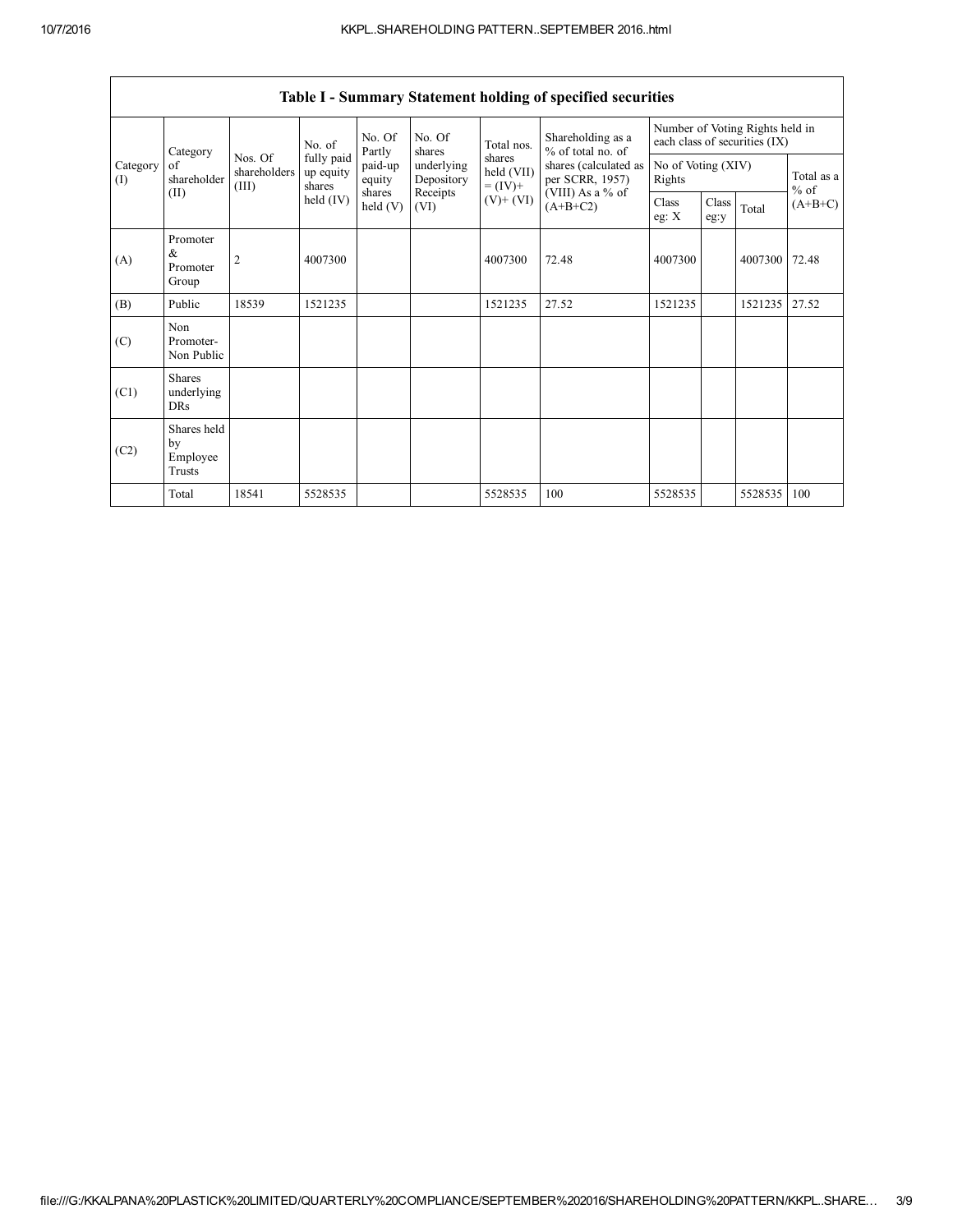|          | Table I - Summary Statement holding of specified securities |                                                 |                                       |                                                           |                                                                                             |                                        |                                                         |                                                                               |                                                  |                                       |  |
|----------|-------------------------------------------------------------|-------------------------------------------------|---------------------------------------|-----------------------------------------------------------|---------------------------------------------------------------------------------------------|----------------------------------------|---------------------------------------------------------|-------------------------------------------------------------------------------|--------------------------------------------------|---------------------------------------|--|
| Category | Category<br>of                                              | No. Of<br><b>Shares</b><br>Underlying           | No. of<br><b>Shares</b><br>Underlying | No. Of Shares<br>Underlying<br>Outstanding<br>convertible | Shareholding, as a<br>% assuming full<br>conversion of<br>convertible securities            | Number of<br>Locked in<br>shares (XII) |                                                         | Number of<br><b>Shares</b><br>pledged or<br>otherwise<br>encumbered<br>(XIII) |                                                  | Number of<br>equity shares<br>held in |  |
| (I)      | shareholder<br>(II)                                         | Outstanding<br>convertible<br>securities<br>(X) | Outstanding<br>Warrants<br>$(X_i)$    | securities and<br>No. Of<br>Warrants (Xi)<br>(a)          | (as a percentage of<br>diluted share capital)<br>$(XI) = (VII)+(X) As a$<br>% of $(A+B+C2)$ | No.<br>(a)                             | As a<br>$%$ of<br>total<br><b>Shares</b><br>held<br>(b) | No.<br>(a)                                                                    | As a<br>$%$ of<br>total<br>Shares<br>held<br>(b) | dematerialized<br>form $(XIV)$        |  |
| (A)      | Promoter &<br>Promoter<br>Group                             |                                                 |                                       |                                                           | 72.48                                                                                       |                                        |                                                         |                                                                               |                                                  | 4007300                               |  |
| (B)      | Public                                                      |                                                 |                                       |                                                           | 27.52                                                                                       |                                        |                                                         |                                                                               |                                                  | 193250                                |  |
| (C)      | Non<br>Promoter-<br>Non Public                              |                                                 |                                       |                                                           |                                                                                             |                                        |                                                         |                                                                               |                                                  |                                       |  |
| (C1)     | <b>Shares</b><br>underlying<br><b>DRs</b>                   |                                                 |                                       |                                                           |                                                                                             |                                        |                                                         |                                                                               |                                                  |                                       |  |
| (C2)     | Shares held<br>by<br>Employee<br>Trusts                     |                                                 |                                       |                                                           |                                                                                             |                                        |                                                         |                                                                               |                                                  |                                       |  |
|          | Total                                                       |                                                 |                                       |                                                           | 100                                                                                         |                                        |                                                         |                                                                               |                                                  | 4200550                               |  |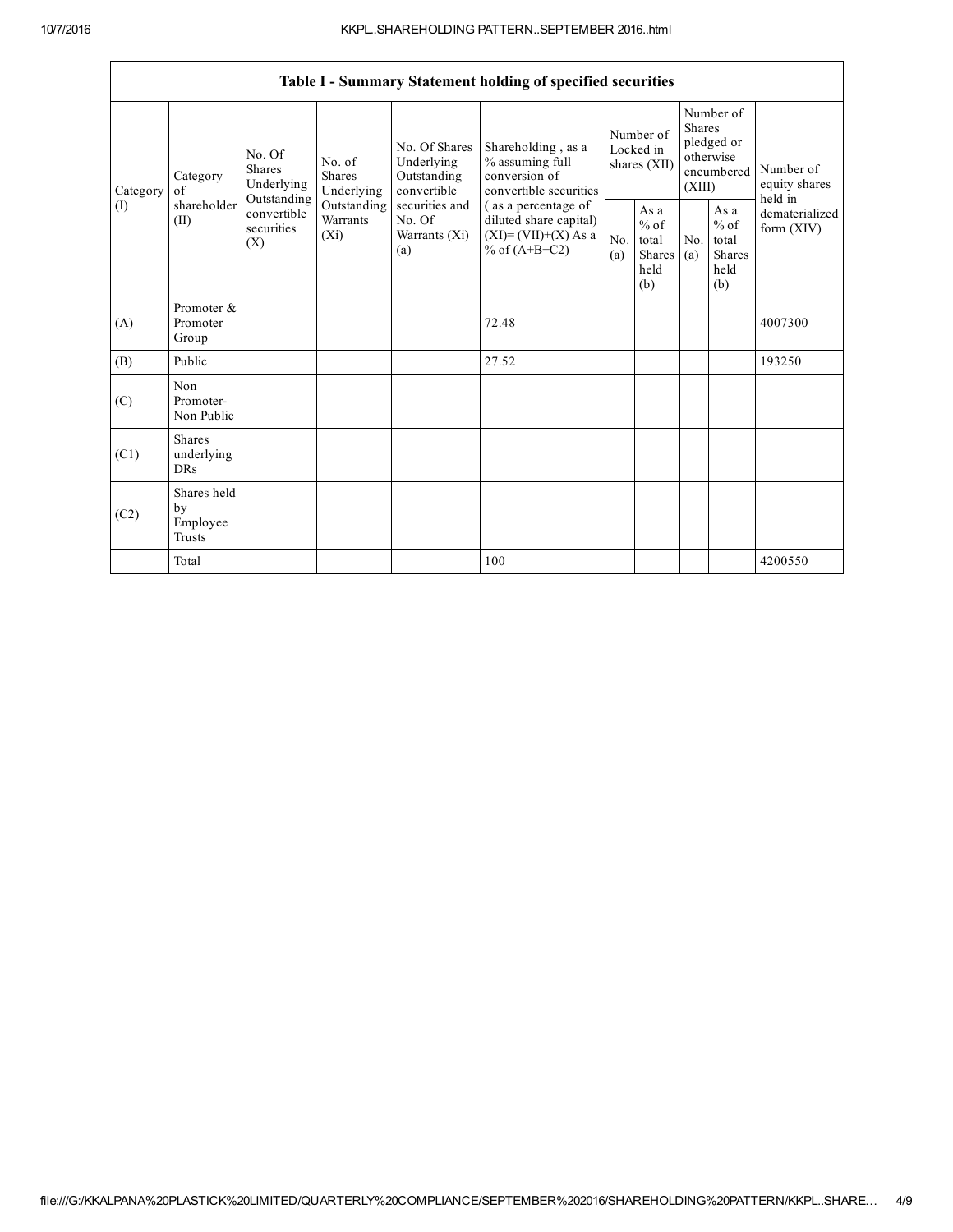| Table II - Statement showing shareholding pattern of the Promoter and Promoter Group    |                                                                                                                        |                         |                                   |                       |                                              |                                              |                                                                                               |                                                                  |               |         |                                 |
|-----------------------------------------------------------------------------------------|------------------------------------------------------------------------------------------------------------------------|-------------------------|-----------------------------------|-----------------------|----------------------------------------------|----------------------------------------------|-----------------------------------------------------------------------------------------------|------------------------------------------------------------------|---------------|---------|---------------------------------|
|                                                                                         | Category &<br>Name of the<br>Shareholders                                                                              |                         | No. of<br>fully paid<br>up equity | No. Of<br>Partly      | No. Of<br>shares<br>underlying<br>Depository | Total<br>nos.<br>shares<br>held<br>$(VII) =$ | Shareholding as<br>a % of total no.<br>of shares<br>(calculated as<br>per SCRR.               | Number of Voting Rights held in<br>each class of securities (IX) |               |         |                                 |
| Sr.                                                                                     |                                                                                                                        | Nos. Of<br>shareholders |                                   | paid-<br>up<br>equity |                                              |                                              |                                                                                               | No of Voting (XIV) Rights                                        |               |         | Total<br>as a %                 |
|                                                                                         | (I)                                                                                                                    | (III)                   | shares<br>held (IV)               | shares<br>held<br>(V) | Receipts<br>(VI)                             | $(IV)$ +<br>$(V)$ +<br>(VI)                  | 1957) (VIII) As<br>$a\%$ of<br>$(A+B+C2)$                                                     | Class eg:<br>X                                                   | Class<br>eg:y | Total   | of<br>Total<br>Voting<br>rights |
| A                                                                                       | Table II - Statement showing shareholding pattern of the Promoter and Promoter Group                                   |                         |                                   |                       |                                              |                                              |                                                                                               |                                                                  |               |         |                                 |
| (1)                                                                                     | Indian                                                                                                                 |                         |                                   |                       |                                              |                                              |                                                                                               |                                                                  |               |         |                                 |
| (d)                                                                                     | Any Other<br>(specify)                                                                                                 | $\sqrt{2}$              | 4007300                           |                       |                                              | 4007300                                      | 72.48                                                                                         | 4007300                                                          |               | 4007300 | 72.48                           |
| Sub-Total (A)<br>(1)                                                                    |                                                                                                                        | $\sqrt{2}$              | 4007300                           |                       |                                              | 4007300                                      | 72.48                                                                                         | 4007300                                                          |               | 4007300 | 72.48                           |
| (2)                                                                                     | Foreign                                                                                                                |                         |                                   |                       |                                              |                                              |                                                                                               |                                                                  |               |         |                                 |
| Total<br>Shareholding<br>of Promoter<br>and Promoter<br>Group $(A)=$<br>$(A)(1)+(A)(2)$ |                                                                                                                        | $\overline{c}$          | 4007300                           |                       |                                              | 4007300                                      | 72.48                                                                                         | 4007300                                                          |               | 4007300 | 72.48                           |
| $\, {\bf B}$                                                                            | Table III - Statement showing shareholding pattern of the Public shareholder                                           |                         |                                   |                       |                                              |                                              |                                                                                               |                                                                  |               |         |                                 |
| (1)                                                                                     | Institutions                                                                                                           |                         |                                   |                       |                                              |                                              |                                                                                               |                                                                  |               |         |                                 |
| (f)                                                                                     | Financial<br>Institutions/<br><b>Banks</b>                                                                             | $\mathbf{1}$            | 50                                |                       |                                              | 50                                           | $\boldsymbol{0}$                                                                              | 50                                                               |               | 50      | $\boldsymbol{0}$                |
| Sub-Total (B)<br>(1)                                                                    |                                                                                                                        | $\mathbf{1}$            | 50                                |                       |                                              | 50                                           | $\boldsymbol{0}$                                                                              | 50                                                               |               | 50      | $\boldsymbol{0}$                |
| (3)                                                                                     | Non-institutions                                                                                                       |                         |                                   |                       |                                              |                                              |                                                                                               |                                                                  |               |         |                                 |
| (a(i))                                                                                  | Individuals -<br>i.Individual<br>shareholders<br>holding<br>nominal share<br>capital up to<br>Rs. 2 lakhs.             | 18469                   | 1359620                           |                       |                                              | 1359620                                      | 24.59                                                                                         | 1359620                                                          |               | 1359620 | 24.59                           |
| (a(ii))                                                                                 | Individuals - ii.<br>Individual<br>shareholders<br>holding<br>nominal share<br>capital in<br>excess of Rs. 2<br>lakhs. | 1                       | 22889                             |                       |                                              | 22889                                        | 0.41                                                                                          | 22889                                                            |               | 22889   | 0.41                            |
| (e)                                                                                     | Any Other<br>(specify)                                                                                                 | 68                      | 138676                            |                       |                                              | 138676                                       | 2.51                                                                                          | 138676                                                           |               | 138676  | 2.51                            |
| Sub-Total (B)<br>(3)                                                                    |                                                                                                                        | 18538                   | 1521185                           |                       |                                              | 1521185                                      | 27.52                                                                                         | 1521185                                                          |               | 1521185 | 27.52                           |
| <b>Total Public</b><br>Shareholding<br>$(B)=(B)(1)+$<br>$(B)(2)+(B)(3)$                 |                                                                                                                        | 18539                   | 1521235                           |                       |                                              | 1521235                                      | 27.52                                                                                         | 1521235                                                          |               | 1521235 | 27.52                           |
| ${\bf C}$                                                                               |                                                                                                                        |                         |                                   |                       |                                              |                                              | Table IV - Statement showing shareholding pattern of the Non Promoter- Non Public shareholder |                                                                  |               |         |                                 |
| Total (<br>$A+B+C2$ )                                                                   |                                                                                                                        | 18541                   | 5528535                           |                       |                                              | 5528535                                      | 100                                                                                           | 5528535                                                          |               | 5528535 | 100                             |
| Total $(A+B+C)$                                                                         |                                                                                                                        | 18541                   | 5528535                           |                       |                                              | 5528535                                      | 100                                                                                           | 5528535                                                          |               | 5528535 | 100                             |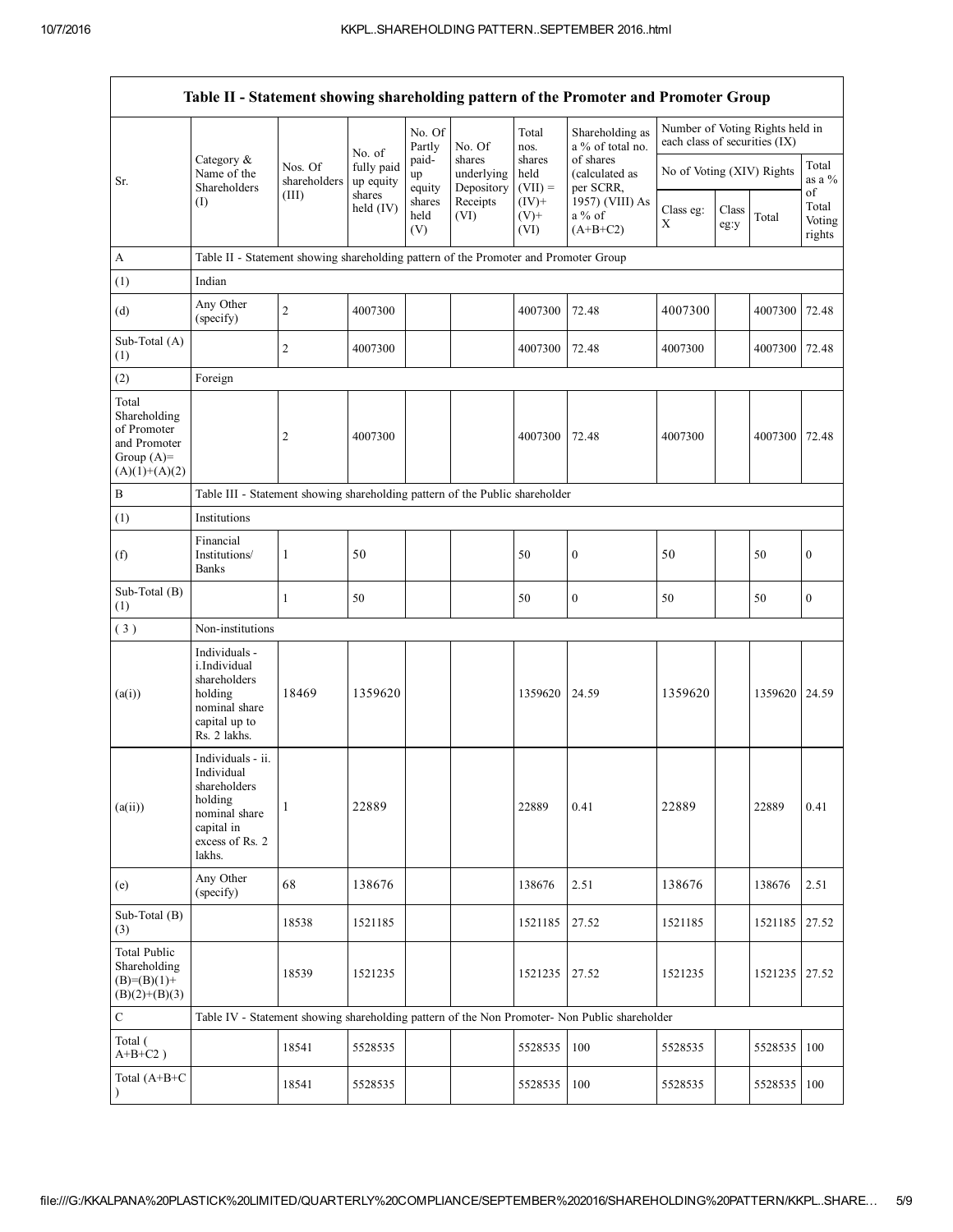| Table II - Statement showing shareholding pattern of the Promoter and Promoter Group    |                                                 |                                       |                                                                                                           |                                                                                                                                                                             |                                          |                                                  |                                                                               |                                                         |                                         |
|-----------------------------------------------------------------------------------------|-------------------------------------------------|---------------------------------------|-----------------------------------------------------------------------------------------------------------|-----------------------------------------------------------------------------------------------------------------------------------------------------------------------------|------------------------------------------|--------------------------------------------------|-------------------------------------------------------------------------------|---------------------------------------------------------|-----------------------------------------|
| Sr.                                                                                     | No. Of<br><b>Shares</b><br>Underlying           | No. of<br><b>Shares</b><br>Underlying | No. Of Shares<br>Underlying<br>Outstanding<br>convertible<br>securities and<br>No. Of Warrants<br>(Xi)(a) | Shareholding, as a %<br>assuming full conversion<br>of convertible securities (<br>as a percentage of diluted<br>share capital) $(XI)=(VII)+$<br>$(X)$ As a % of $(A+B+C2)$ | Number of<br>Locked in<br>shares $(XII)$ |                                                  | Number of<br><b>Shares</b><br>pledged or<br>otherwise<br>encumbered<br>(XIII) |                                                         | Number of<br>equity shares              |
|                                                                                         | Outstanding<br>convertible<br>securities<br>(X) | Outstanding<br>Warrants<br>$(X_i)$    |                                                                                                           |                                                                                                                                                                             | No.<br>(a)                               | As a<br>$%$ of<br>total<br>Shares<br>held<br>(b) | No.<br>(a)                                                                    | As a<br>$%$ of<br>total<br><b>Shares</b><br>held<br>(b) | held in<br>dematerialized<br>form (XIV) |
| $\boldsymbol{\mathsf{A}}$                                                               |                                                 |                                       |                                                                                                           | Table II - Statement showing shareholding pattern of the Promoter and Promoter Group                                                                                        |                                          |                                                  |                                                                               |                                                         |                                         |
| (1)                                                                                     | Indian                                          |                                       |                                                                                                           |                                                                                                                                                                             |                                          |                                                  |                                                                               |                                                         |                                         |
| (d)                                                                                     |                                                 |                                       |                                                                                                           | 72.48                                                                                                                                                                       |                                          |                                                  |                                                                               |                                                         | 4007300                                 |
| Sub-Total (A)<br>(1)                                                                    |                                                 |                                       |                                                                                                           | 72.48                                                                                                                                                                       |                                          |                                                  |                                                                               |                                                         | 4007300                                 |
| (2)                                                                                     | Foreign                                         |                                       |                                                                                                           |                                                                                                                                                                             |                                          |                                                  |                                                                               |                                                         |                                         |
| Total<br>Shareholding<br>of Promoter<br>and Promoter<br>Group $(A)=$<br>$(A)(1)+(A)(2)$ |                                                 |                                       |                                                                                                           | 72.48                                                                                                                                                                       |                                          |                                                  |                                                                               |                                                         | 4007300                                 |
| $\, {\bf B}$                                                                            |                                                 |                                       |                                                                                                           | Table III - Statement showing shareholding pattern of the Public shareholder                                                                                                |                                          |                                                  |                                                                               |                                                         |                                         |
| (1)                                                                                     | Institutions                                    |                                       |                                                                                                           |                                                                                                                                                                             |                                          |                                                  |                                                                               |                                                         |                                         |
| (f)                                                                                     |                                                 |                                       |                                                                                                           | $\boldsymbol{0}$                                                                                                                                                            |                                          |                                                  |                                                                               |                                                         | $\boldsymbol{0}$                        |
| Sub-Total (B)<br>(1)                                                                    |                                                 |                                       |                                                                                                           | $\mathbf{0}$                                                                                                                                                                |                                          |                                                  |                                                                               |                                                         | $\mathbf{0}$                            |
| (3)                                                                                     | Non-institutions                                |                                       |                                                                                                           |                                                                                                                                                                             |                                          |                                                  |                                                                               |                                                         |                                         |
| (a(i))                                                                                  |                                                 |                                       |                                                                                                           | 24.59                                                                                                                                                                       |                                          |                                                  |                                                                               |                                                         | 144085                                  |
| (a(ii))                                                                                 |                                                 |                                       |                                                                                                           | 0.41                                                                                                                                                                        |                                          |                                                  |                                                                               |                                                         | 22889                                   |
| (e)                                                                                     |                                                 |                                       |                                                                                                           | 2.51                                                                                                                                                                        |                                          |                                                  |                                                                               |                                                         | 26276                                   |
| Sub-Total (B)<br>(3)                                                                    |                                                 |                                       |                                                                                                           | 27.52                                                                                                                                                                       |                                          |                                                  |                                                                               |                                                         | 193250                                  |
| <b>Total Public</b><br>Shareholding<br>$(B)=(B)(1)+$<br>$(B)(2)+(B)(3)$                 |                                                 |                                       |                                                                                                           | 27.52                                                                                                                                                                       |                                          |                                                  |                                                                               |                                                         | 193250                                  |
| $\mathsf C$                                                                             |                                                 |                                       |                                                                                                           | Table IV - Statement showing shareholding pattern of the Non Promoter- Non Public shareholder                                                                               |                                          |                                                  |                                                                               |                                                         |                                         |
| Total (<br>$A+B+C2$ )                                                                   |                                                 |                                       |                                                                                                           | 100                                                                                                                                                                         |                                          |                                                  |                                                                               |                                                         | 4200550                                 |
| Total (A+B+C<br>$\mathcal{E}$                                                           |                                                 |                                       |                                                                                                           | 100                                                                                                                                                                         |                                          |                                                  |                                                                               |                                                         | 4200550                                 |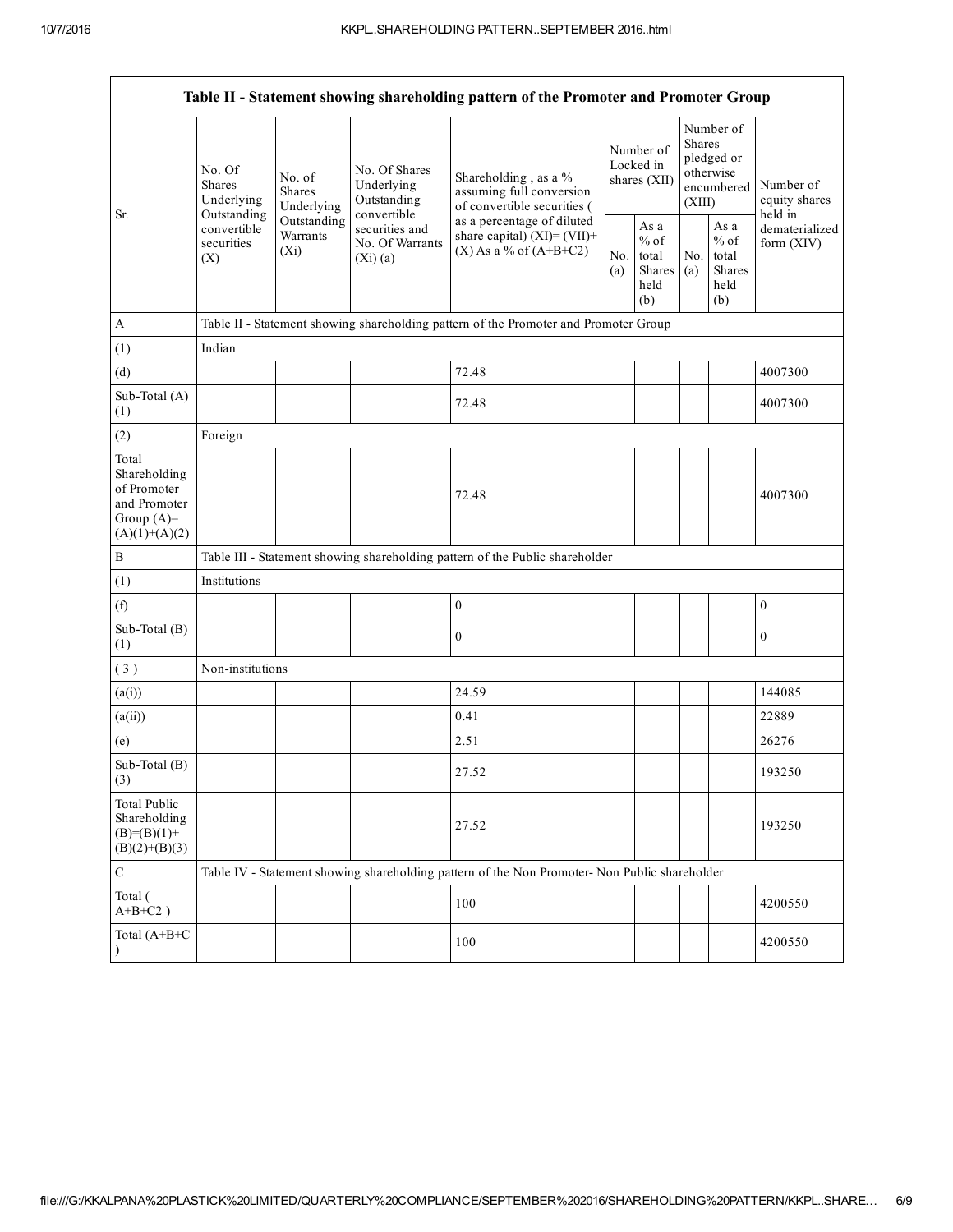| Any Other (specify)                                                                                                                                                                |                                                               |                                               |                          |  |  |  |  |  |
|------------------------------------------------------------------------------------------------------------------------------------------------------------------------------------|---------------------------------------------------------------|-----------------------------------------------|--------------------------|--|--|--|--|--|
| Searial No.                                                                                                                                                                        | $\mathbf{1}$                                                  | $\sqrt{2}$                                    |                          |  |  |  |  |  |
| Category                                                                                                                                                                           | <b>Bodies Corporate</b>                                       | <b>Bodies Corporate</b>                       | Click here to go<br>back |  |  |  |  |  |
| Name of the<br>Shareholders (I)                                                                                                                                                    | SRI RAM FINANCIAL CONSULTANTS PRIVATE<br><b>LIMITED</b>       | KKALPANA INDUSTRIES (INDIA)<br><b>LIMITED</b> |                          |  |  |  |  |  |
| PAN $(II)$                                                                                                                                                                         | AANCS7197N                                                    | AABCK2239D                                    | Total                    |  |  |  |  |  |
| No. of the<br>Shareholders (I)                                                                                                                                                     | $\mathbf{1}$                                                  | $\mathbf{1}$                                  | $\overline{c}$           |  |  |  |  |  |
| No. of fully paid<br>up equity shares<br>held (IV)                                                                                                                                 | 2004380                                                       | 2002920                                       | 4007300                  |  |  |  |  |  |
| No. Of Partly<br>paid-up equity<br>shares held $(V)$                                                                                                                               |                                                               |                                               |                          |  |  |  |  |  |
| No. Of shares<br>underlying<br>Depository<br>Receipts (VI)                                                                                                                         |                                                               |                                               |                          |  |  |  |  |  |
| Total nos. shares<br>held $(VII) = (IV) +$<br>$(V)+(VI)$                                                                                                                           | 2004380                                                       | 2002920                                       | 4007300                  |  |  |  |  |  |
| Shareholding as a<br>% of total no. of<br>shares (calculated<br>as per SCRR,<br>$19\overline{57}$ ) (VIII) As a<br>% of $(A+B+C2)$                                                 | 36.26                                                         | 36.23                                         | 72.48                    |  |  |  |  |  |
|                                                                                                                                                                                    | Number of Voting Rights held in each class of securities (IX) |                                               |                          |  |  |  |  |  |
| Class eg: X                                                                                                                                                                        | 2004380                                                       | 2002920                                       | 4007300                  |  |  |  |  |  |
| Class eg:y                                                                                                                                                                         |                                                               |                                               |                          |  |  |  |  |  |
| Total                                                                                                                                                                              | 2004380                                                       | 2002920                                       | 4007300                  |  |  |  |  |  |
| Total as a % of<br>Total Voting rights                                                                                                                                             | 36.26                                                         | 36.23                                         | 72.48                    |  |  |  |  |  |
| No. Of Shares<br>Underlying<br>Outstanding<br>convertible<br>securities $(X)$                                                                                                      |                                                               |                                               |                          |  |  |  |  |  |
| No. of Shares<br>Underlying<br>Outstanding<br>Warrants (Xi)                                                                                                                        |                                                               |                                               |                          |  |  |  |  |  |
| No. Of Shares<br>Underlying<br>Outstanding<br>convertible<br>securities and No.<br>Of Warrants (Xi)<br>(a)                                                                         |                                                               |                                               |                          |  |  |  |  |  |
| Shareholding, as a<br>% assuming full<br>conversion of<br>convertible<br>securities (as a<br>percentage of<br>diluted share<br>capital) (XI)=<br>(VII)+(X) As a %<br>of $(A+B+C2)$ | 36.26                                                         | 36.23                                         | 72.48                    |  |  |  |  |  |
| Number of Locked in shares (XII)                                                                                                                                                   |                                                               |                                               |                          |  |  |  |  |  |
| No. $(a)$                                                                                                                                                                          |                                                               |                                               |                          |  |  |  |  |  |
|                                                                                                                                                                                    |                                                               |                                               |                          |  |  |  |  |  |